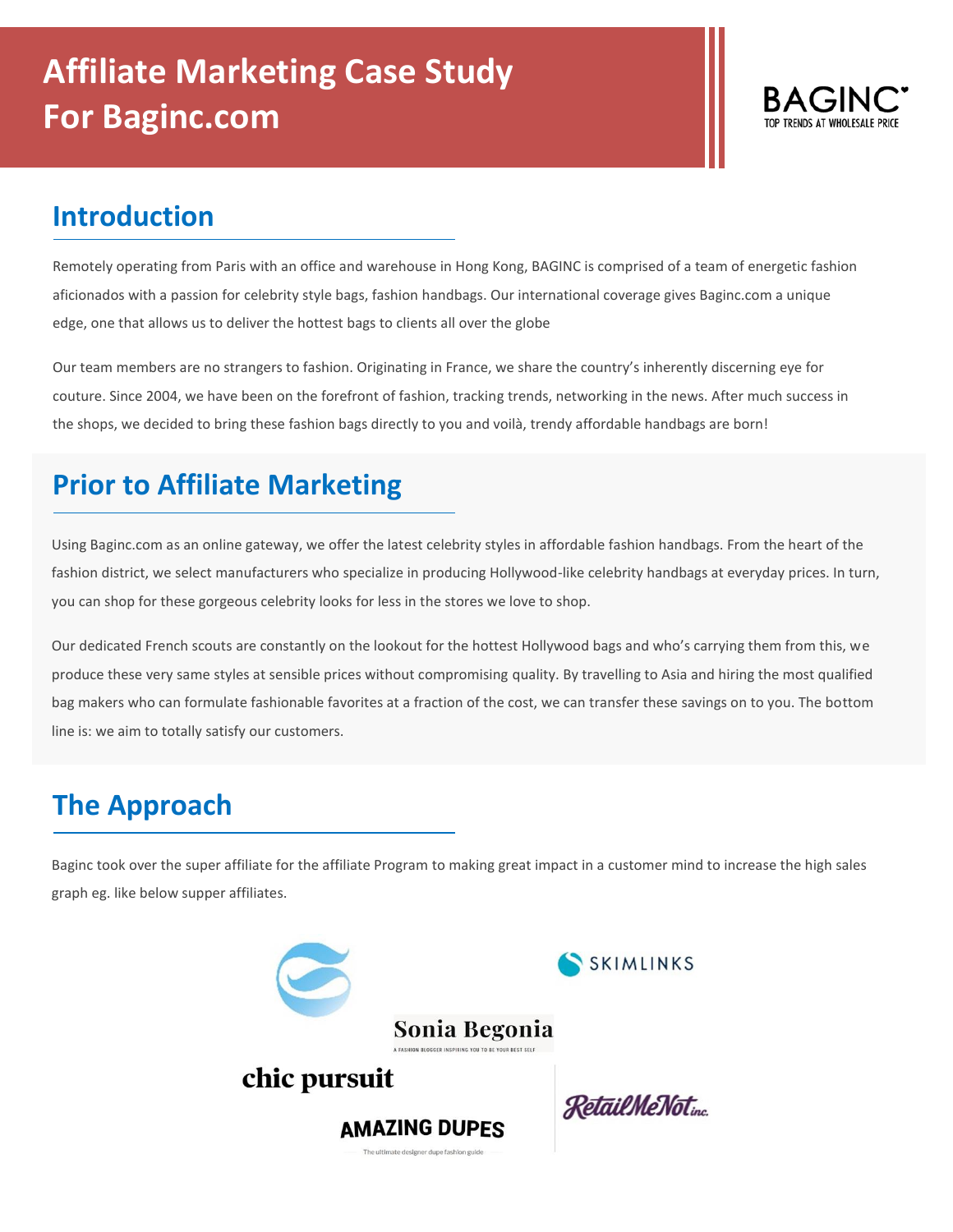# **Top Country**

Baginc get the more traffic from the below country who brings a traffic and considerable sale for the affiliate program.

| Demographics            |    | Country                      | Users % Users    |
|-------------------------|----|------------------------------|------------------|
| Language                |    | 1. <b>Will United States</b> | 63.35%<br>10,309 |
| Country                 | Þ. | 2. <b>Executive</b> Germany  | 1,299 7.98%      |
| City                    |    | 3. 图 United Kingdom          | 688 4.23%        |
| System                  |    | 4. I Canada                  | 599 3.68%        |
| Browser                 |    | 5. <b>IN Russia</b>          | 462   2.84%      |
| <b>Operating System</b> |    | 6. <b>France</b>             | 2.03%<br>331     |
| Service Provider        |    | 7. <b>Fig.</b> Australia     | 266   1.63%      |
| Mobile                  |    | 8. Austria                   | 162   1.00%      |
| Operating System        |    | 9. is Venezuela              | 161 0.99%        |
| Service Provider        |    | 10. I Italy                  | 0.89%<br>145     |
| Property Planningham    |    |                              |                  |

## **Best Month**

The best month was January for the Baginc affiliate program. The highest transaction took place 211 and the clicks 13,938. As compare to December the January month was better **\$9780**.

|     | Net Sales Total: \$9,780.31 01/01/2021 - 01/31/2021 |                  |             |           |      |             |  |
|-----|-----------------------------------------------------|------------------|-------------|-----------|------|-------------|--|
| 33% | Muhammad Faisal - 2596138                           |                  | \$3,180.57  |           |      |             |  |
| 16% | Sonia Begonia Advisory - 2557172                    | \$1,567.10       |             |           |      |             |  |
| 9%  | Erwin Mayer - 1089817<br>\$899.55                   |                  |             |           |      |             |  |
| 7%  | The Chic Pursuit Ltd - 1437675<br>\$708.00          |                  |             |           |      |             |  |
| 5%  | Skimbit Ltd - 314743<br>\$494.10                    |                  |             |           |      |             |  |
|     |                                                     |                  | a.          |           |      |             |  |
|     | ٠<br>Clicks                                         | ۰<br>Commissions | Gross Sales | Net Sales | # of | Clickstream |  |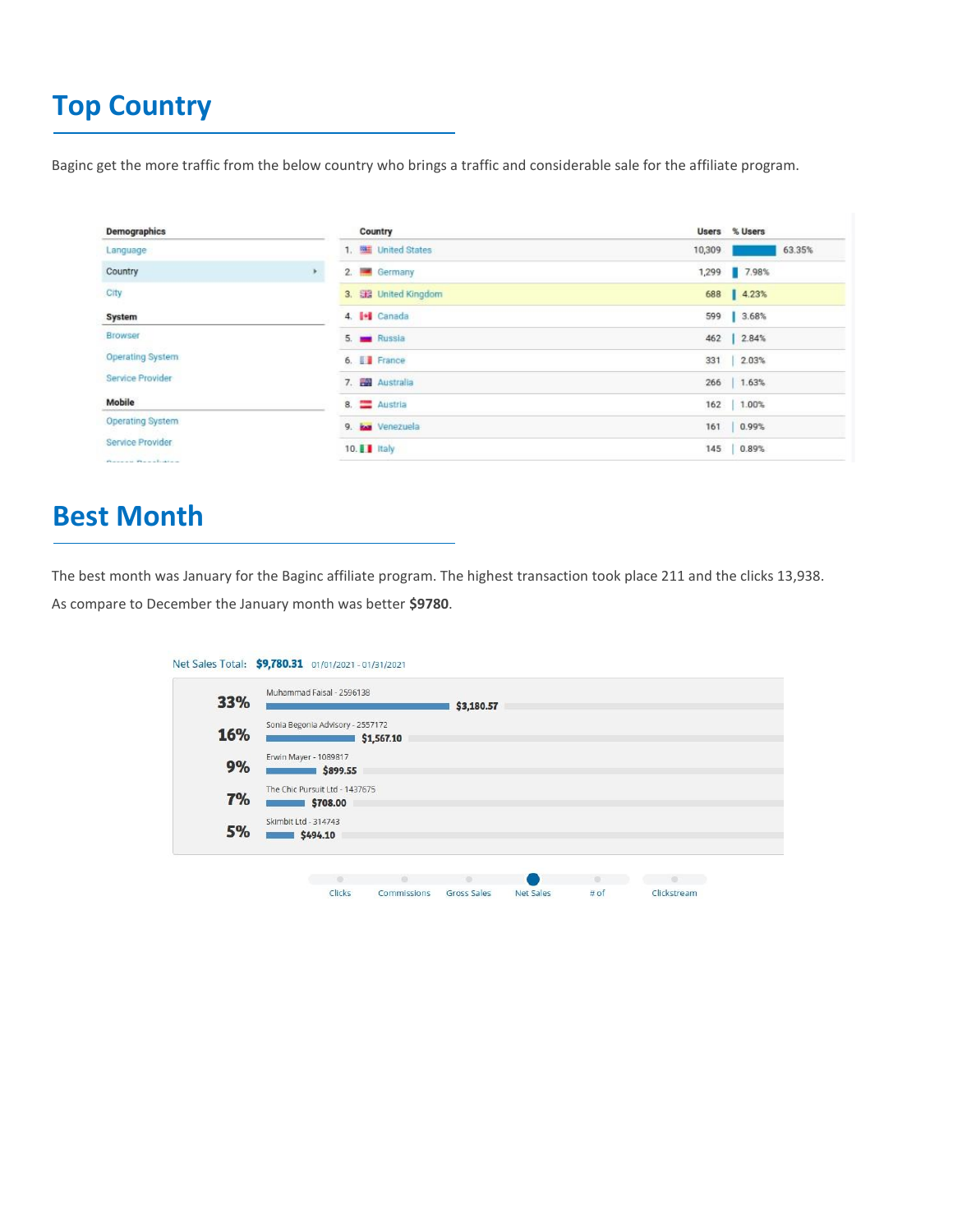### **Source**

This is the Source where the Baginc gets the traffic on there

#### Portal/Websites



# **Baginc Placements**

### **1. Couponpa.com**